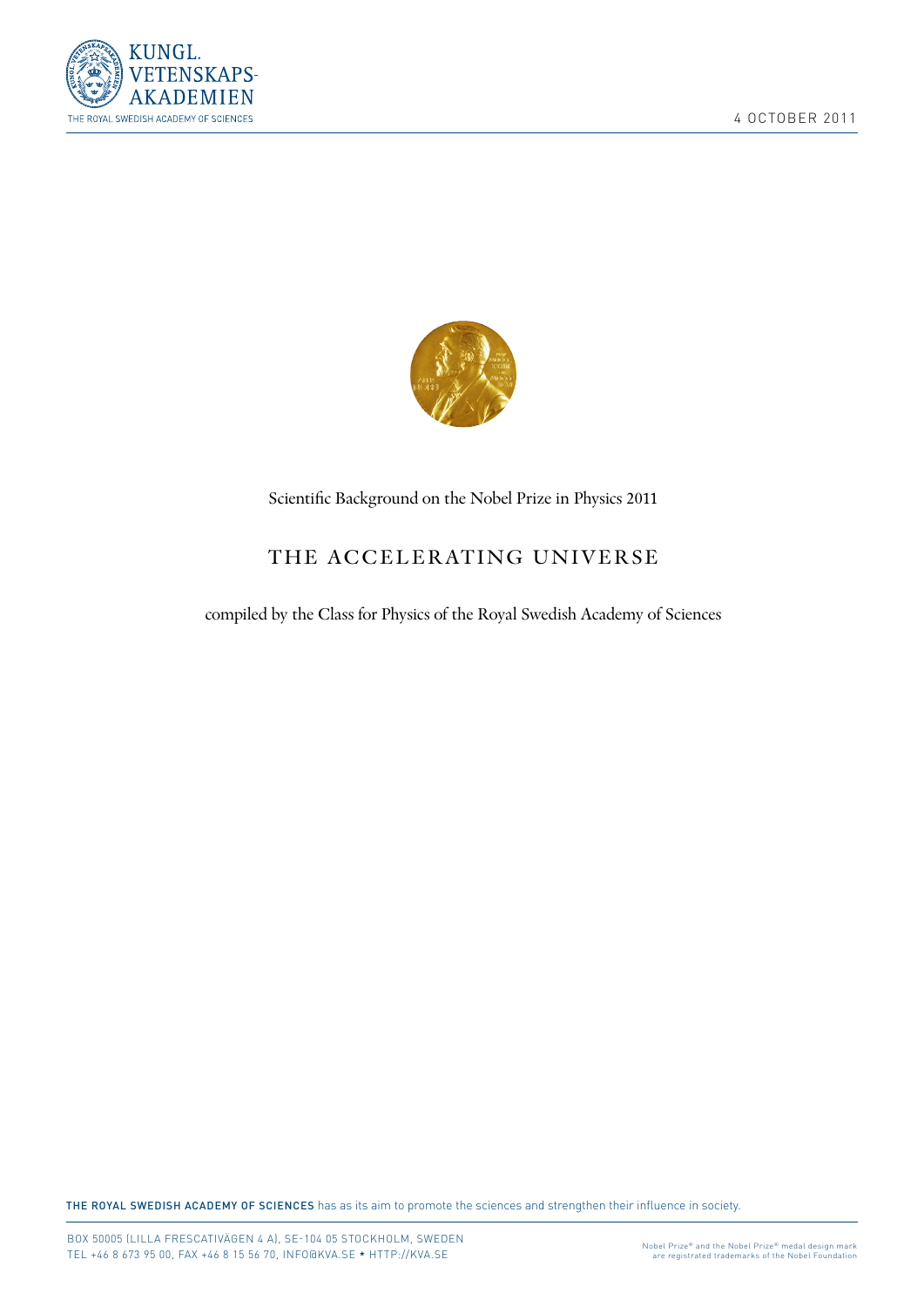

# **The accelerating Universe**

# **Introduction**

The discovery of the accelerating expansion of the Universe is a milestone for cosmology, as significant as the discovery of the minute temperature variations in the Cosmic Microwave Background (CMB) radiation with the COBE satellite (Nobel Prize in Physics 2006, John Mather and George Smoot). By studying the CMB, we may learn about the early history of the Universe and the origins of structure, whereas the expansion history of the Universe gives us insights into its evolution and possibly its ultimate fate.

The expansion of the Universe was discovered by Vesto Slipher, Carl Wirtz, Knut Lundmark, Georges Lemaître and Edwin Hubble in the 1920's. The expansion rate depends on the energy content  $-$  a Universe containing only matter should eventually slow down due to the attractive force of gravity. However, observations of type Ia supernovae (SNe) at distances of about 6 billion light years by two independent research groups, led by Saul Perlmutter and by Brian Schmidt and Adam Riess respectively, reveal that presently the expansion rate instead is accelerating.

Within the framework of the standard cosmological model, the acceleration is generally believed to be caused by the vacuum energy (sometimes called "dark energy") which – based on concordant data from the SNe, the observations of the anisotropies in the CMB and surveys of the clustering of galaxies – accounts for about 73% of the total energy density of the Universe. Of the remainder, about 23% is due to an unknown form of matter (called "dark matter"). Only about 4% of the energy density corresponds to ordinary matter like atoms.

In everyday life, the effects of the vacuum energy are tiny but measurable – observed for instance in the form of shifts of the energy levels of the hydrogen atom, the Lamb shift (Nobel Prize in Physics 1955).

The evolution of the Universe is described by Einstein's theory of general relativity. In relativistic field theories, the vacuum energy contribution is given by an expression mathematically similar to the famous cosmological constant in Einstein's theory. The question of whether the vacuum energy term is truly time independent like the cosmological constant, or varies with time, is currently a very hot research topic.

#### **General Relativity and the Universe**

The stars in the night sky must have always fascinated human beings. We can only guess what the people of ancient times speculated about when they saw the stars return every night to the same spots in the sky. We know of Greek philosophers who proposed a heliocentric astronomical model with the Sun in the middle and the planets circulating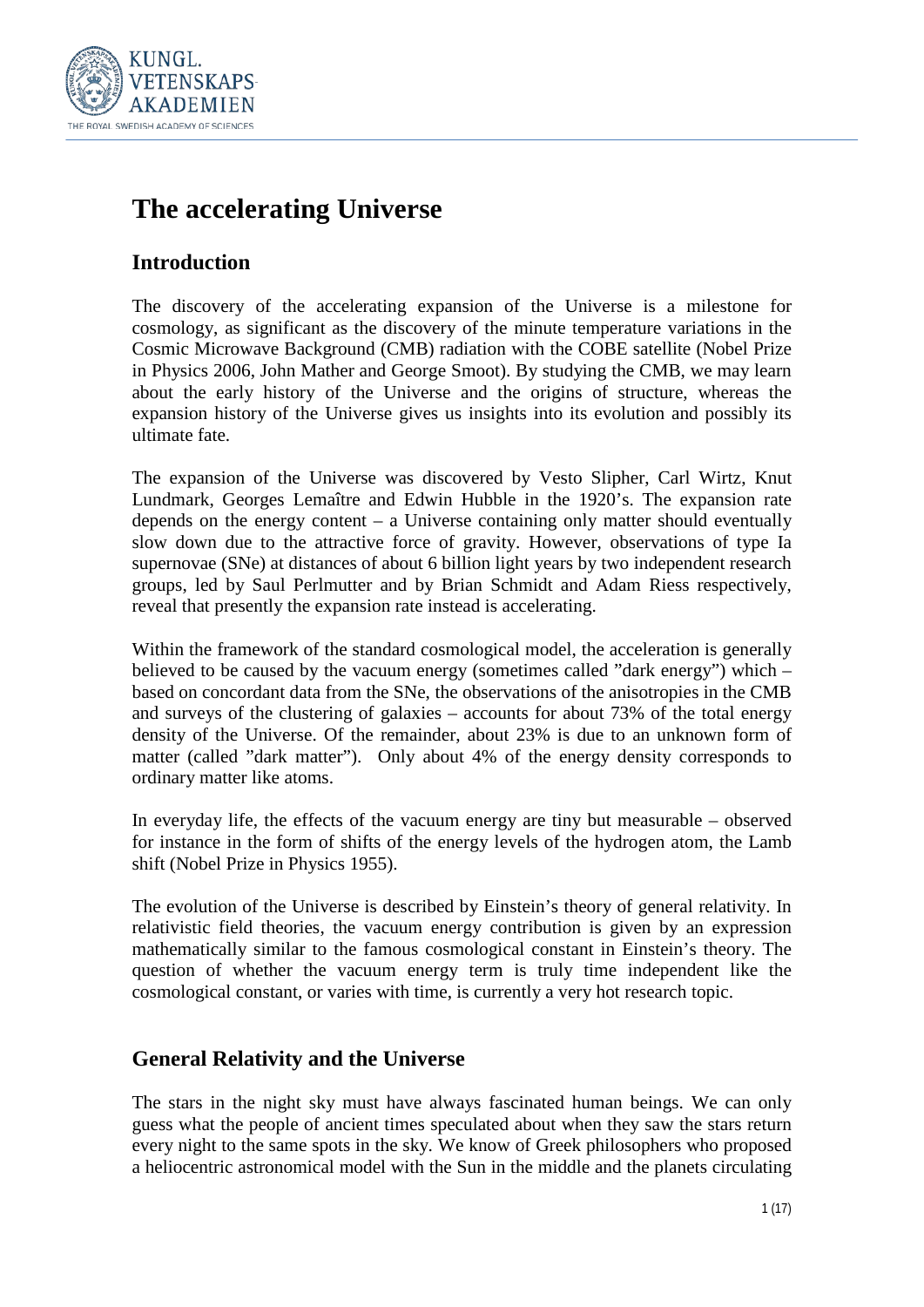

around it as early as the  $3<sup>rd</sup>$  century B.C., but it was Nicolaus Copernicus, who in the  $16<sup>th</sup>$  century developed the first modern version of a model. It took Galileo Galilei's genius in the beginning of the next century to really observe and understand the underlying facts, building one of the first telescopes for astronomy and hence laying the ground for modern astronomy. For the next three hundred years, astronomers collected evermore impressive tables of observations of the visible stars. In the Copernican system, the stars were assumed to be fixed to a distant sphere and nothing in the observations indicated anything to the contrary. In 1718, Edmund Halley discovered that stars actually could move in the sky, but it was believed that this happened in a static, fixed universe. Throughout the  $18<sup>th</sup>$  and  $19<sup>th</sup>$  century, the study of celestial bodies was placed on an ever-firmer footing with the famous laws of Kepler and Newton.

In November 1915, Albert Einstein (Nobel Prize in Physics 1921) presented his theory of gravity, which he nicknamed General Relativity (GR) [1], an extension of his theory of special relativity. This was one of the greatest achievements in the history of science, a modern milestone. It was based on the *Equivalence Principle*, which states that the gravitational mass of a body is the same as its inertial mass. You cannot distinguish gravity from acceleration! Einstein had already checked that this could explain the precession of the perihelion of Mercury, a problem of Newtonian mechanics. The new insight was that gravity is really geometric in nature and that the curving of space and time, spacetime, makes bodies move as if they were affected by a force. The crucial physical parameters are the metric of spacetime, a matrix that allows us to compute infinitesimal distances (actually infinitesimal line elements - or proper times in the language of special relativity.) It became immediately clear that Einstein's theory could be applied to cosmological situations, and Karl Schwarzschild very soon found the general solution for the metric around a massive body such as the Sun or a star [2].

In 1917, Einstein applied the GR equations to the entire Universe [3], making the implicit assumption that the Universe is homogenous; if we consider cosmological scales large enough such that local clusters of matter are evened out. He argued that this assumption fit well with his theory and he was not bothered by the fact that the observations at the time did not really substantiate his conjecture. Remarkably, the solutions of the equations indicated that the Universe could not be stable. This was contrary to all the thinking of the time and bothered Einstein. He soon found a solution, however. His theory of 1915 was not the most general one consistent with the Equivalence Principle. He could also introduce a cosmological constant, a constant energy density component of the Universe. With this Einstein could balance the Universe to make it static.

In the beginning of the 1920s, the Russian mathematician and physicist Alexander Friedmann studied the problem of the dynamics of the Universe using essentially the same assumptions as Einstein, and found in 1922 that Einstein's steady state solution was really unstable [4]. Any small perturbation would make the Universe non-static. At first Einstein did not believe Friedmann's results and submitted his criticism to *Zeitschrift für Physik*, where Friedmann's paper had been published. However, a year later Einstein found that he had made a mistake and submitted a new letter to the journal acknowledging this fact. Even so, Einstein did not like the concept of an expanding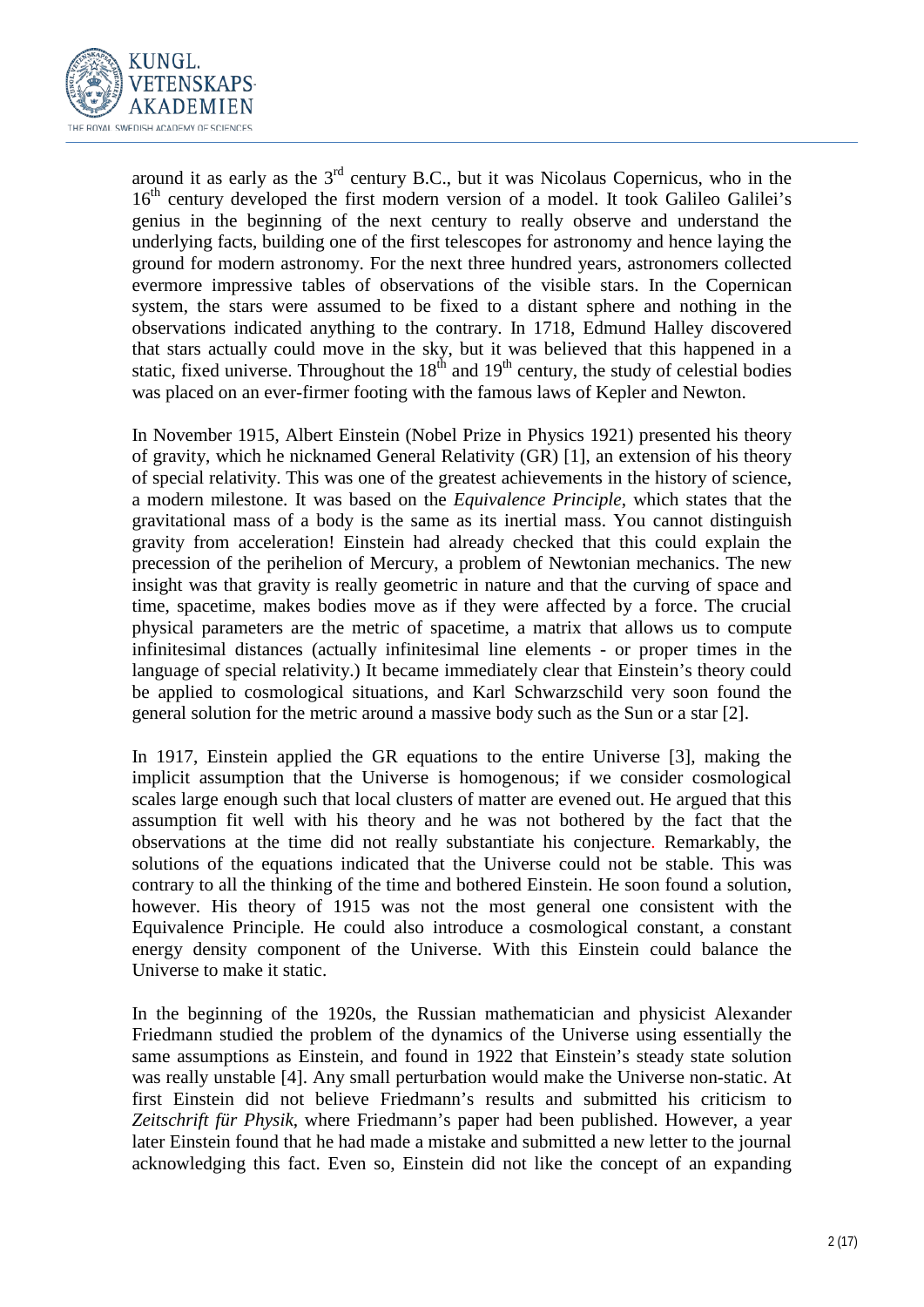

Universe and is said to have found the idea "abominable". In 1924, Friedmann presented his full equations [5], but after he died in 1925 his work remained essentially neglected or unknown, even though it had been published in a prestigious journal. We have to remember that a true revolution was going on in physics during these years with the advent of the new quantum mechanics, and most physicists were busy with this process. In 1927, the Belgian priest and physicist Georges Lemaître working independently from Friedmann performed similar calculations based on GR and arrived at the same results [6]. Unfortunately, Lemaître's paper was published in a local Belgian journal and again the results did not spread far, even though Einstein knew of them and discussed them with Lemaître.

In the beginning of the  $20<sup>th</sup>$  century it was generally believed that the entire Universe only consisted of our galaxy, the Milky Way. The many nebulae which had been found in the sky were thought to be merely gas clouds in distant parts of the Milky Way. In 1912, Vesto Slipher [7], while working at the Lowell Observatory, pioneered measurements of the shifts towards red of the light from the brightest of these spiral nebulae. The *redshift* of an object depends on its velocity radially away from us, and Slipher found that the nebulae seemed to move faster than the Milky Way escape velocity.

In the following years, the nature of the spiral nebulae was intensely debated. Could there be more than one galaxy? This question was finally settled in the 1920s with Edwin Hubble as a key figure. Using the new 100-inch telescope at Mt Wilson, Hubble was able to resolve individual stars in the Andromeda nebula and some other spiral nebulae, discovering that some of these stars were Cepheids, dimming and brightening with a regular period [8].

The Cepheids are pulsating giants with a characteristic relation between luminosity and the time interval between peaks in brightness, discovered by the American astronomer Henrietta Leavitt in 1912. This luminosity-period relation, calibrated with nearby Cepheids whose distances are known from parallax measurements, allows the determination of a Cepheid's true luminosity from its time variation – and hence its distance (within  $~10\%$ ) from the inverse square law.

Hubble used Leavitt's relation to estimate the distance to the spiral nebulae, concluding that they were much too distant to be part of the Milky Way and hence must be galaxies of their own. Combining his own measurements and those of other astronomers he was able to plot the distances to 46 galaxies and found a rough proportionality of an object's distance with its redshift. In 1929, he published what is today known as 'Hubble's law': a galaxy's distance is proportional to its radial recession velocity [9].

Even though Hubble's data were quite rough and not as precise as the modern ones, the law became generally accepted, and Einstein had to admit that the Universe is indeed expanding. It is said, that he called the introduction of the cosmological constant his "greatest mistake" (Eselei in German). From this time on, the importance of the cosmological constant faded, although it reappeared from time to time.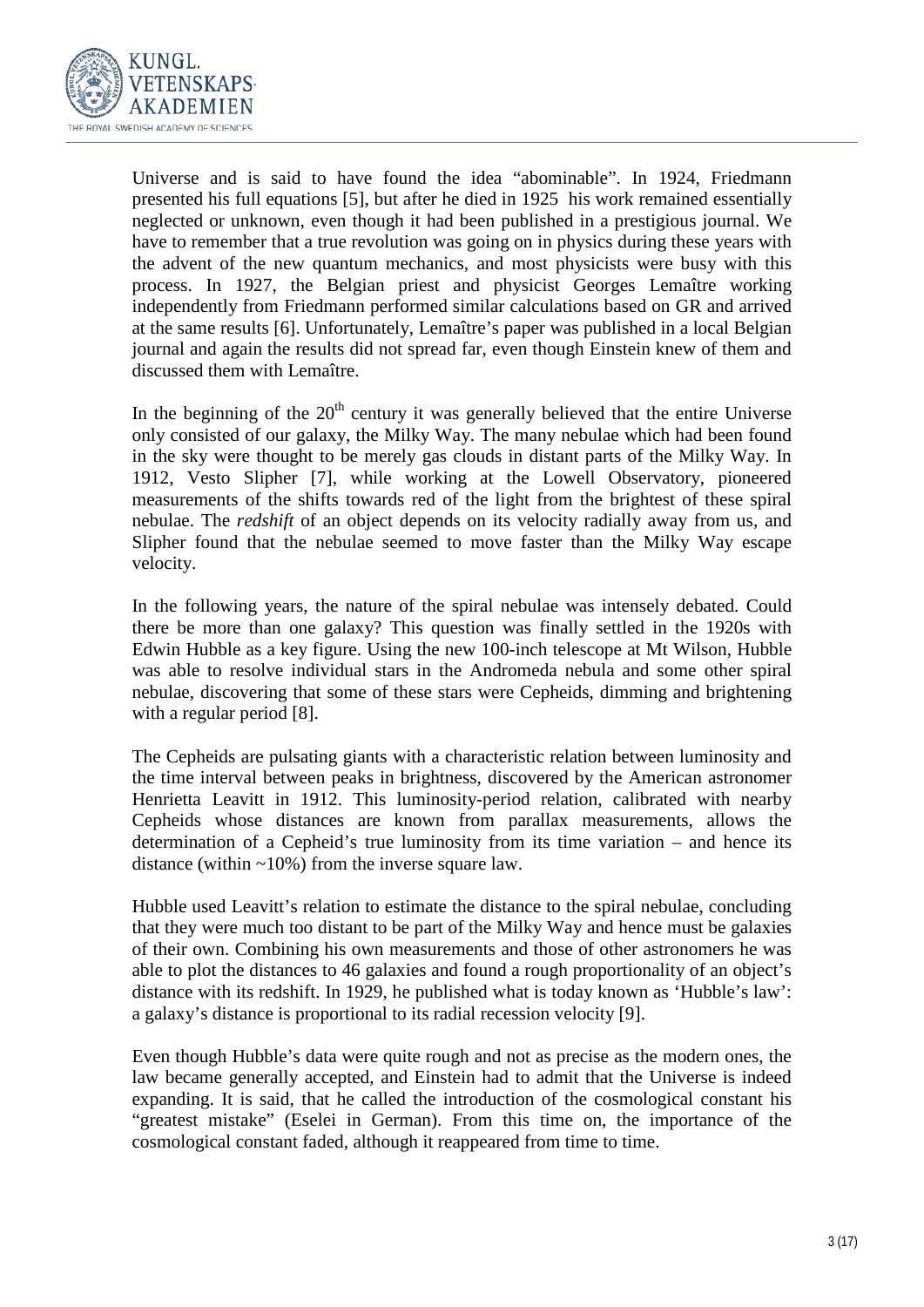

It should be noted for the historic records that Lemaître in his 1927 paper correctly derived the equations for an expanding Universe obtaining a relation similar to Hubble's and found essentially the same proportionality constant (the "Hubble constant") as Hubble did two years later. After Hubble's result had spread, Arthur Eddington had Lemaître's paper translated into English in 1931, *without the sections about Hubble's law*. In a reply to Eddington, Lemaître [10] also pointed out a logical consequence of an expanding Universe: The Universe must have existed for a finite time only, and must have emerged from an initial single quantum (in his words). In this sense, he paved the way for the concept of the Big Bang (a name coined much later by Fred Hoyle). It should also be noted that Carl Wirtz in 1924 [11] and Knut Lundmark in 1925 [12] had found that nebulae farther away recede faster than closer ones.

Hubble's and others' results from 1926 to 1934, even though not very precise, were encouraging indications of a homogeneous Universe and most scientists were quick to accept the notion. The concept of a homogeneous and isotropic Universe is called the *Cosmological Principle*. This goes back to Copernicus, who stated that the Earth is in no special, favoured place in the Universe. In modern language it is assumed that the Universe looks the same on cosmological scales to all observers, independent of their location and independent of in which direction they look in. The assumption of the Cosmological Principle was inherent in the work of Friedmann and Lemaître but virtually unknown in large parts of the scientific society. Thanks to the work of Howard Robertson in 1935-1936 [13] and Arthur Walker in 1936 [14] it became well known.

Robertson and Walker constructed the general metric of spacetime consistent with the Cosmological Principle and showed that it was not tied specifically to Einstein's equations, as had been assumed by Friedmann and Lemaître. Since the 1930s, the evidence for the validity of the Cosmological Principle has grown stronger and stronger, and with the 1964 discovery of the CMB radiation by Arno Penzias and Robert Wilson (Nobel Prize in Physics 1978), the question was finally settled [15]. The recent observations of the CMB show that the largest temperature anisotropies (on the order of 10<sup>-3</sup>) arise due to the motion of the Milky Way through space. Subtracting this dipole component, the residual anisotropies are a hundred times smaller.

#### **Einstein's Equations for a Homogeneous and Isotropic Universe**

In Einstein's theory [1], gravity is described by the spacetime metric  $g_{\mu\nu}$ , where the indices run over the time and the three space coordinates, and where the metric varies in spacetime. The infinitesimal, invariant, line element  $d\tau$  is given by

$$
d\tau^2 = g_{\mu\nu}(x)dx^{\mu}dx^{\nu}.
$$
 (1)

There are ten gravity fields over the four spacetime coordinates. However, the symmetries of the theory stemming from the Equivalence Principle reduce that to two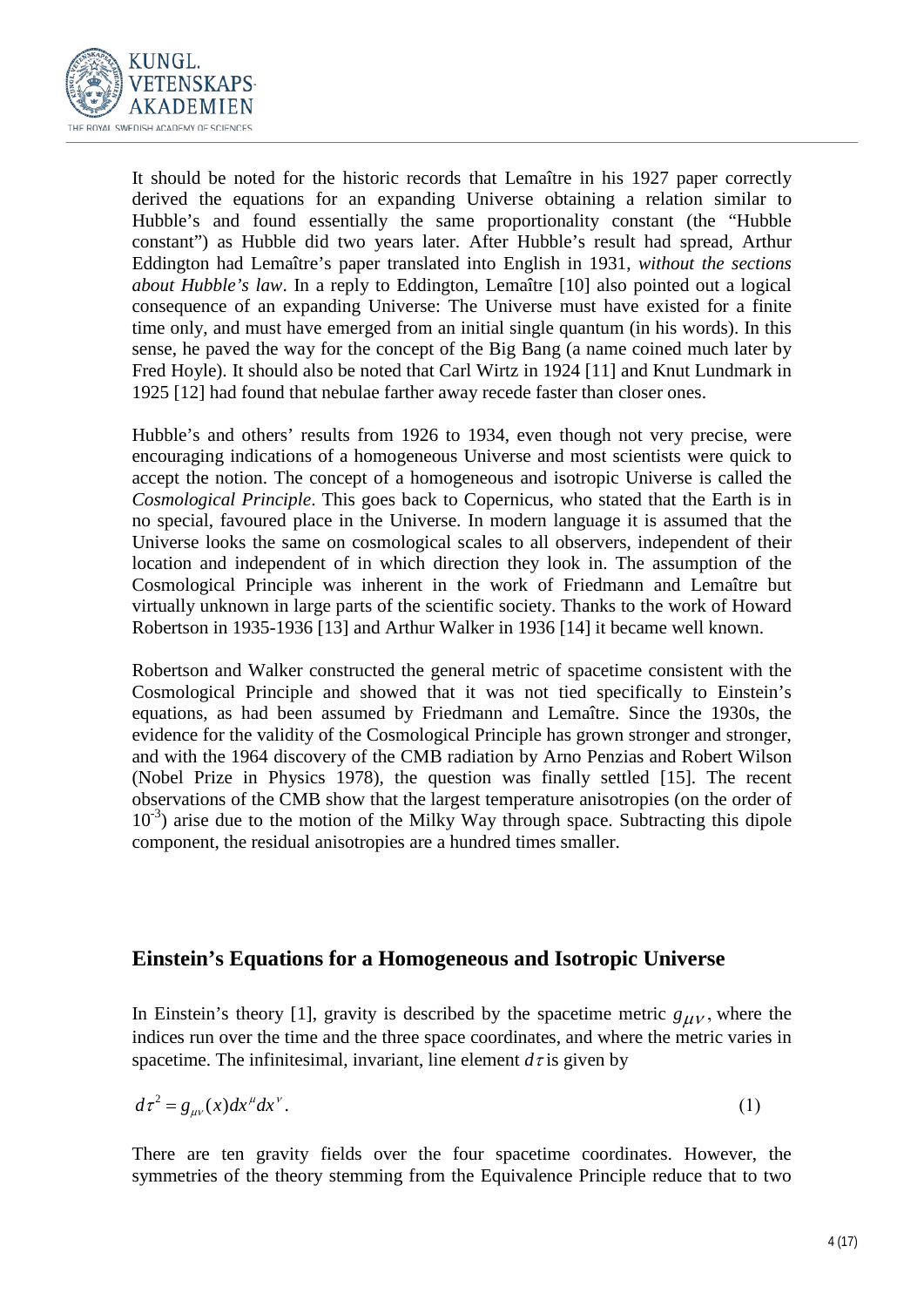

independent degrees of freedom. Einstein used the mathematical theory of differential geometry to find the relevant tensors quadratic in spacetime derivatives of the metric

field, the Ricci tensor  $R_{\mu\nu}$  and the curvature scalar *R*, to derive the dynamical equations for the metric tensor. In the modified form with a cosmological constant  $\Lambda$ , the equations are

$$
R_{\mu\nu} - \frac{1}{2} Rg_{\mu\nu} + \Lambda g_{\mu\nu} = 8\pi G T_{\mu\nu},
$$
\n(2)

where *G* is Newton's constant, which determines the strength of the gravity force, and  $T_{\mu\nu}$  is the energy-momentum tensor. Here, as in the following, we have set the velocity of light to unity  $(c = 1)$ .

Einstein's equations (2) represent ten coupled differential equations. With the Friedmann-Lemaître-Robertson-Walker assumption about the Cosmological Principle the metric simplifies to

$$
d\tau^2 = dt^2 - a^2(t) \left\{ \frac{dr^2}{1 - kr^2} + r^2 d\theta^2 + r^2 \sin^2 \theta d\varphi^2 \right\},
$$
 (3)

where  $a(t)$  is a scale factor and  $k$  is a constant that depends on the curvature of spacetime. The constant  $k$  has been normalized to the values  $-1,0$  or  $1$  describing an open, flat or closed Universe. The variables  $r$ ,  $\theta$  and  $\varphi$  are so called co-moving coordinates, in which a typical galaxy has fixed values. The physical cosmological distance for galaxies separated by *r* at a given time *t* (in the case of  $k = 0$ ) is  $a(t)r$ , which grows with time as the scale factor  $a(t)$  in an expanding Universe. In order to solve Einstein's equations for this metric one also must assume a form for the matter density. The Cosmological Principle implies that the energy-momentum tensor has a form similar to that of the energy-momentum tensor in relativistic hydrodynamic, for a homogeneous and isotropic fluid with density  $\rho$  and pressure  $p$  (which both may depend on time). It is, in the rest frame of the fluid, a diagonal tensor with the diagonal elements  $(\rho, p, p, p)$ . If we insert the metric above and the energy-momentum tensor into the equations (2) , we get the two independent Friedmann equations

$$
H^2 \equiv \left(\frac{\dot{a}}{a}\right)^2 = \frac{8\pi G\rho}{3} - \frac{k}{a^2} + \frac{\Lambda}{3}
$$
 (4)

and

$$
\frac{\ddot{a}}{a} = -\frac{4\pi G}{3}(\rho + 3p) + \frac{\Lambda}{3},\tag{5}
$$

where a dot means a time derivative and *H* is the expansion rate of our Universe called the Hubble parameter, or the Hubble constant, with its present value  $H_0$ . It is seen to depend on both the energy density of the Universe as well as its curvature and a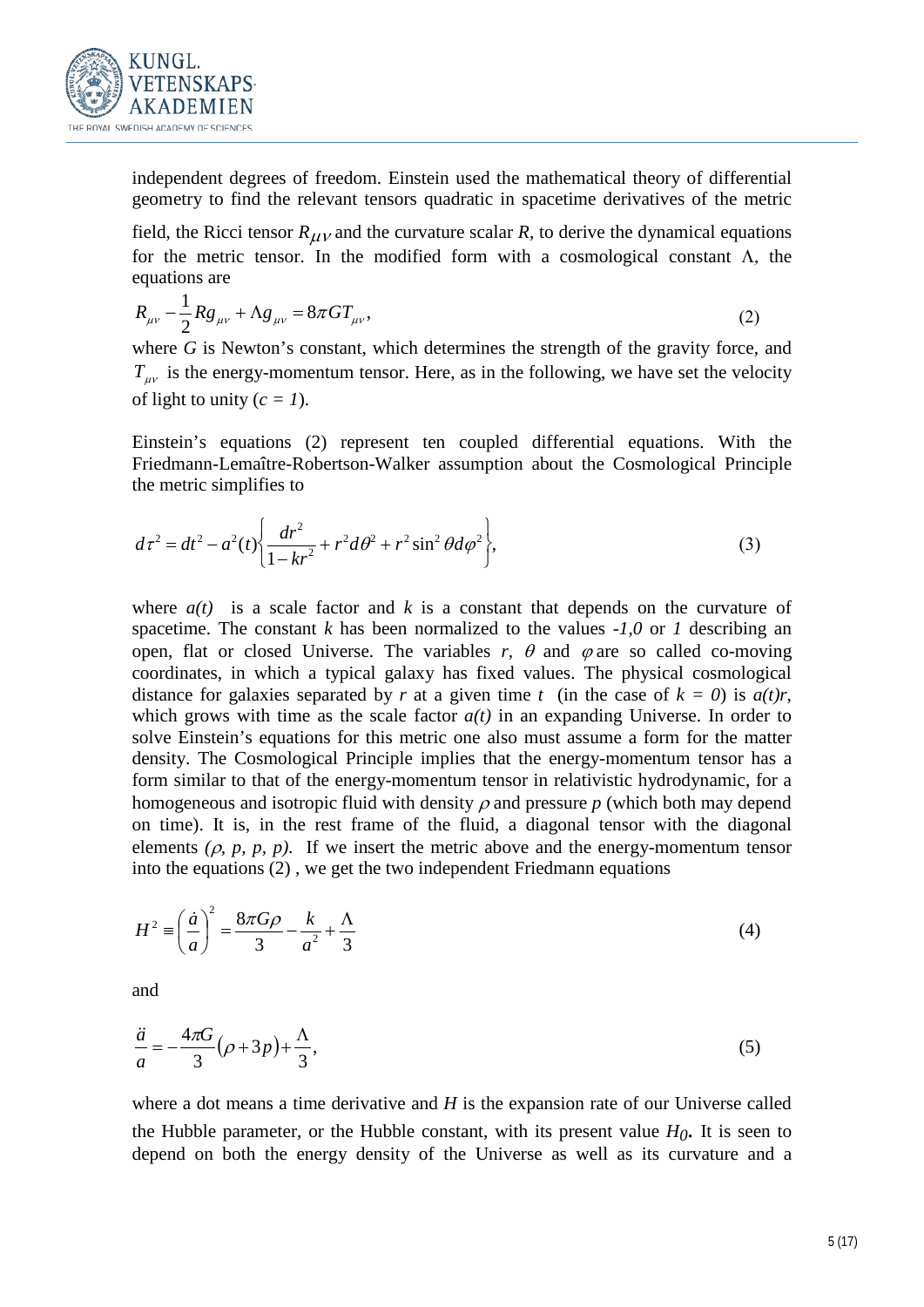

possible cosmological constant. With *k* and Λ set to zero, one defines the critical density as

$$
\rho_c=\frac{3H^2}{8\pi G}.
$$

In 1934, Lemaître [16] had already pointed out that the cosmological constant could be considered as a vacuum energy and hence a contribution to the energy density of the form

$$
\rho_{\Lambda}=\frac{\Lambda}{8\pi G}\,.
$$

We will assume that the Universe is composed of a set of components *i*, each having a fraction,  $\Omega_i$ , of the critical density,

$$
\Omega_i = \frac{\rho_i}{\rho_c}.
$$

The two Friedmann equations are not enough to fully solve for the energy density, the pressure and the scale factor. We also need an equation of state,  $\rho = f(p)$ , which can usually be written as  $w_i = p_i / \rho_i$ . For example,  $w_i$  takes the value 0 for normal, nonrelativistic, matter and *1/3* for photons. Since we now consider the cosmological constant as a part of the energy-momentum tensor we can compare the expression for the energy-momentum tensor for a perfect fluid in the rest frame, with diagonal elements ( $\rho$ ,  $p$ ,  $p$ ), to the cosmological term  $\rho_{\Lambda}$  g<sub>uv</sub>, with diagonal elements  $\rho_{\Lambda}$  (1, -1, -1, -1). We conclude that  $p_{\Lambda} = -\rho_{\Lambda}$ , i.e.,  $w_{\Lambda} = -1$ . The cosmological constant can hence be seen as a fluid with negative pressure.

From Eq. (5), it is clear that a static universe cannot be stable. Eq. (5) determines the deceleration or acceleration of the Universe. Since the expansion of the Universe was (wrongly) assumed to be be slowing down (*i.e.,* a negative sign of the acceleration), a parameter  $q_0$ , called the deceleration parameter, was defined by

$$
q_0 = -\frac{\ddot{a}a}{\dot{a}^2} = -\frac{\ddot{a}}{aH_0^2}.
$$

From Eq:s (4) and (5) it then follows that

$$
q_0 = \frac{1}{2} \sum_i \Omega_i (1 + 3w_i). \tag{6}
$$

When we measure the light coming from a distant object, we can obtain two pieces of information apart from the direction to the object. We can measure the redshift and the apparent luminosity of the object: It is straightforward to measure the wavelength of light (e.g. from a given atomic spectral line) that a distant object emits. From Eq. (3)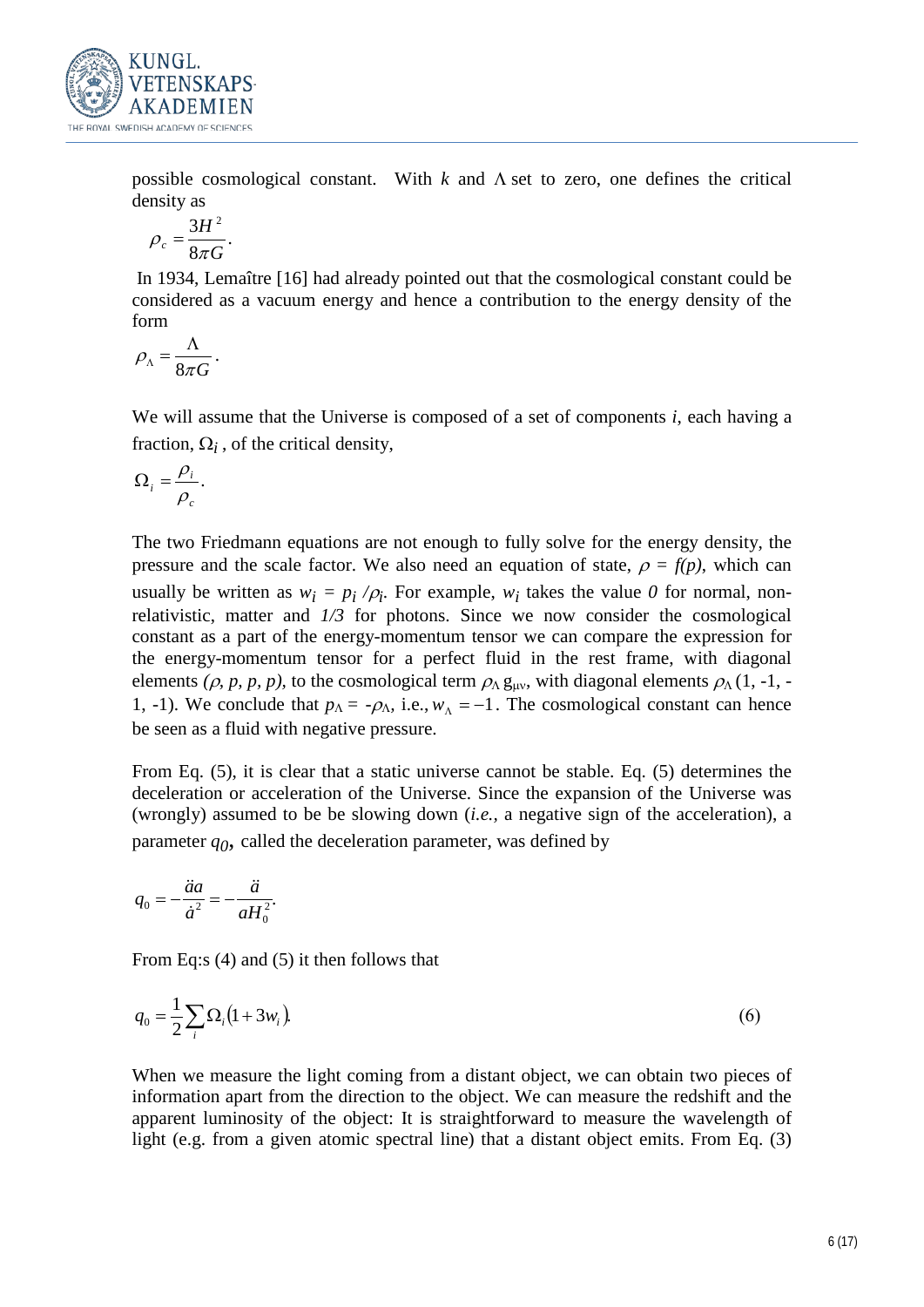

one can easily compute the relation between the wavelength an object emits,  $\lambda_l$  at time  $t_1$  and the wavelength observed here  $\lambda_0$  at time  $t_0$ 

$$
\frac{\lambda_0}{\lambda_1} = \frac{a(t_0)}{a(t_1)}.
$$

This is conventionally expressed in terms of a redshift parameter *z* as

$$
z = \frac{\lambda_0 - \lambda_1}{\lambda_1} = \frac{a(t_0)}{a(t_1)} - 1.
$$

For small *z*, we can then interpret the redshift *z* as the radial velocity of the object (it would correspond to a Doppler effect), and we find again Hubble's law. For cosmological distances, the interpretation is less simple. Once we find standard candles luminous enough, however, measurements of redshift are relatively straightforward.

Measuring a cosmological distance in the Universe is not straightforward. We must use a light signal that is emitted at a certain time and detected at another. During this time the Universe has expanded. There are different distance measures introduced, but the one used for standard candles, *i.e.,* objects with known intrinsic luminosity is the luminosity distance  $d_l$ , defined by

$$
d_L = (L/4\pi l)^{1/2} ,
$$

where L is the absolute luminosity of the standard candle and *l* is the apparent luminosity.

Luminosity distance can be computed in terms of the parameters in which we are interested, and for small *z* we can expand it as

$$
d_{L.} = \frac{1}{H_0} \left( z + \frac{1}{2} (1 - q_0) z^2 + \dots \right). \tag{7}
$$

Again, to be completely clear,  $d<sub>L</sub>$  is not an unambiguous measure of the distance to the standard candle, but it is a measure sensitive to the parameters we want to determine. In order to use it we need to know of celestial objects with known absolute luminosity. From Eq. (7), we can see that in the nearby Universe, the luminosity distances scale linearly with redshift, with  $1/H_0$  as the constant of proportionality. In the more distant Universe,  $d_L$  depends to first order on the rate of deceleration, or equivalently on the amount and types of matter that make up the Universe. The general expression has to be written in terms of an integral over the redshift  $z'$  of the propagating photon as it travels from redshift *z* to us, at  $z = 0$ . In the case that relates to this year's Nobel Prize in Physics, we may assume a flat Universe,  $k = 0$  (as indicated to good accuracy by CMB measurements), and since radiation gives only a tiny contribution today, we may as an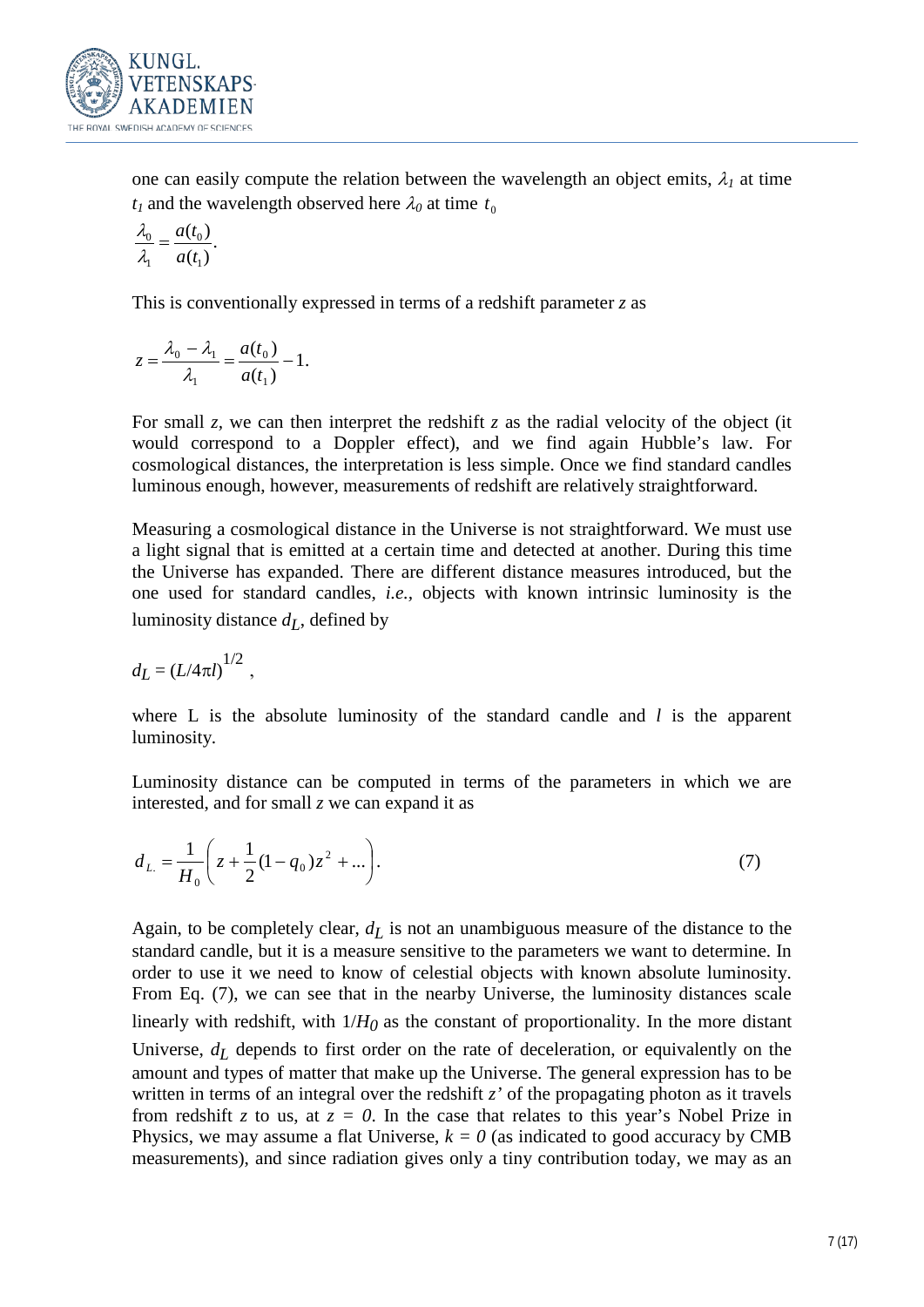

approximation keep only the matter contribution  $\Omega_M$  and that of dark energy  $\Omega_{\Lambda}$ . The expression for the luminosity distance then becomes

$$
d_L(z; H_0, \Omega_M, \Omega_\Lambda) = \frac{1+z}{H_0} \int_0^z \frac{dz'}{\sqrt{\Omega_M (1+z')^3 + \Omega_\Lambda}}.
$$
 (8)

If we could measure  $d<sub>L</sub>$  accurately for low  $z$  as well as for higher redshifts, we could both measure the Hubble constant and determine the energy components of our Universe, in particular the value of  $\Omega_{\Lambda}$  [17]. It may be noted from the expression under the square root in Eq. (8) that when one measures very high redshift objects, the influence of the cosmological constant is reduced, and the optimal range is roughly for  $0.3 < z < 2$ .

#### **Standard Candles in Astronomy**

A well-known class of standard candles, as mentioned above, is the Cepheid variable stars, which nowadays can be identified out to distances of about 10 Mpc. To obtain a record of the expansion history of the Universe, one needs, however, standard candles that can be identified over distances at least 100 times larger. Already in 1938, Walter Baade [18], working closely with Fritz Zwicky at the Mt Wilson Observatory, suggested that supernovae are promising as distance indicators: they are extremely bright and can, over a few weeks, outshine an entire galaxy. Therefore, they would be visible over a considerable redshift interval. The SNe that have been discussed over the past decades as standard candles [19] are designated type Ia (SNe Ia).

According to William Fowler (Nobel Prize in Physics 1983) and Fred Hoyle [20], type Ia supernovae occur occasionally in binary systems, when a low-mass white dwarf accreting matter from a nearby companion approaches the limit of 1.4 solar masses (Nobel Prize in Physics 1983, Subramanyan Chandrasekhar), and becomes unstable. A thermonuclear explosion ensues and an immense amount of energy is suddenly released. The evolution of the supernova brightness with time – the so-called light curve – can be observed over a few weeks. In a typical galaxy, supernovae occur a few times in thousand years. In our galaxy, supernovae have been observed with the naked eye, e.g., by Chinese astronomers in 1054 and by Tycho Brahe in 1572. The supernova 1987A (not of type Ia) in the nearby galaxy the Large Magellanic Cloud, at a distance of 160 000 light years, was observed both in light and in neutrinos (Nobel Prize in Physics 2002). For a review of supernova Ia properties, and their use as standard candles, see, e.g., the review by David Branch and Gustav Tammann [21].

SNe Ia are identified through their spectral signatures: The absence of hydrogen features and the presence of a silicon absorption line. Their spectra and light curves are amazingly uniform, indicating a common origin and a common intrinsic luminosity. The small deviations from uniformity can be investigated and corrected.

Observations of how the brightness of these SNe varies with redshift, therefore, allow studies of the expansion history of the Universe. And because – according to theory –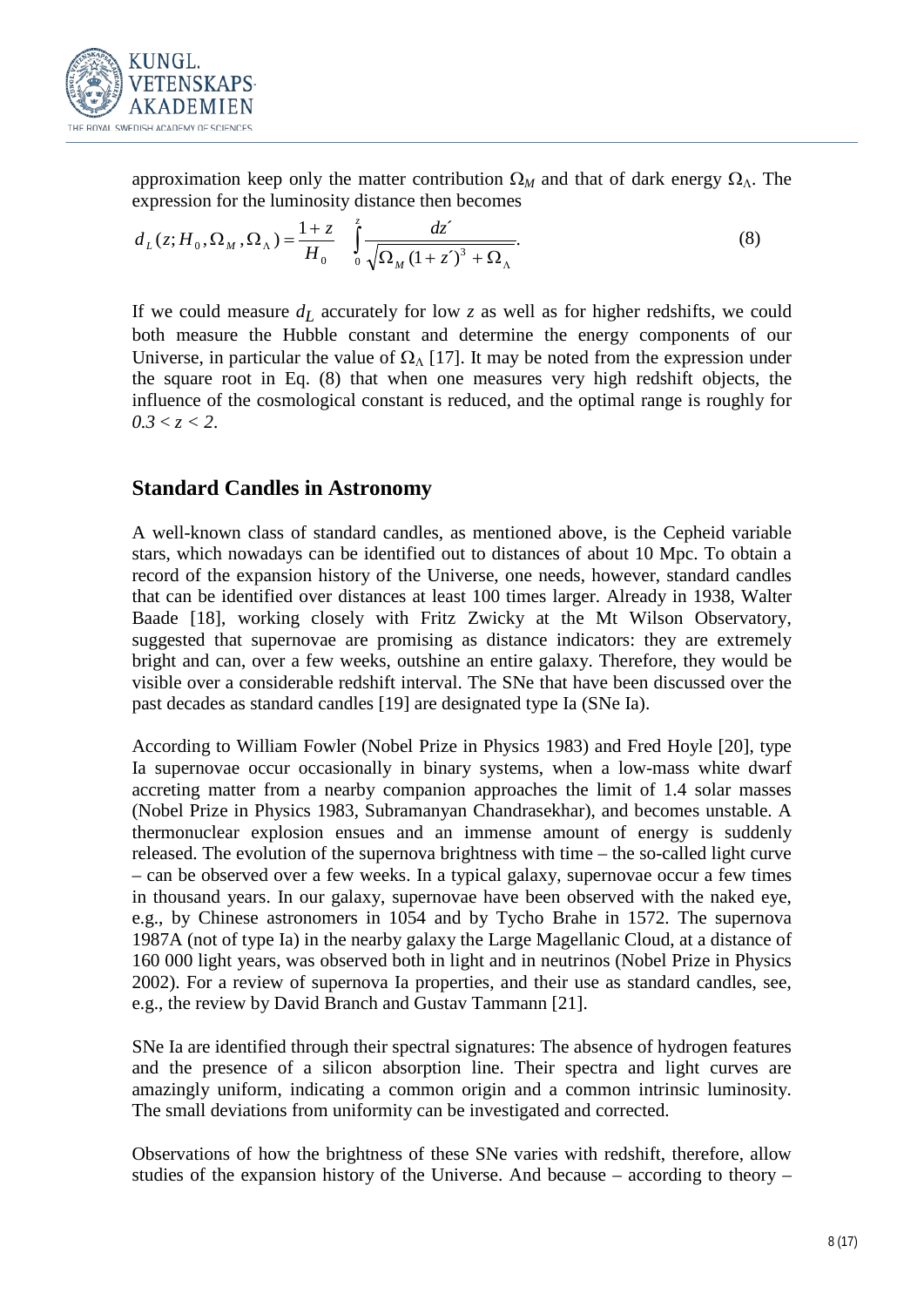

the expansion rate is determined by the energy-momentum density of the Universe and the curvature of spacetime, discovery of the ultimate fate of the Universe appears possible.

### **Detection of Type Ia Supernovae**

The homogeneity of SNe Ia spectra makes this class of objects eminent standard candle candidates. Because the peak luminosity occurs after only a short time, a supernova must be observed early on after the explosion in order to determine the peak magnitude with high precision. There is also another catch: SNe Ia are rare, occurring only a couple of times per millennium in any given galaxy. However, to get a statistically significant determination of cosmological parameters, a large observational sample is needed, including SNe at fairly high redshifts (*z > 0.3*).

The first systematic search for SNe Ia at high redshifts was made during the late 1980s by a Danish-British collaboration [22] working at the 1.5 m Danish telescope at La Silla, Chile. Two years of observations resulted in the discovery of two distant SNe – one of them of Type Ia, the SN1988U at  $z = 0.31$ . However, this supernova was observed after its maximum which hampered the precision of the peak brightness determination. So, it seemed that discovery of distant SNe was possible but difficult. Obviously larger and faster instruments were needed to ensure the required statistics.

The Supernova Cosmology Project (SCP) was initiated in 1988 by Saul Perlmutter of the Lawrence Berkeley National Laboratory (LBNL), USA, with the aim of measuring the presumed deceleration of the Universe - using SNe Ia as standard candles. In an expanding Universe dominated by matter, gravity should eventually cause the expansion to slow down. To address the problem of sufficient statistics, Perlmutter and collaborators developed a strategy that they dubbed *Supernova on Demand.* Using a CCD-based wide-field imager at a 4 m telescope, the group would observe thousands of galaxies over two to three nights just after new Moon. Imaging the same patches of the sky about three weeks later and using improved image-processing techniques, allowed selection of entire batches of about a dozen or so new SNe at a time. The timing ensured that many SNe would be close to peak brightness, making essential calibration possible. And, because the SNe were guaranteed, timely follow-up observations on the world's largest telescopes in Chile, Hawaii and La Palma could be scheduled in advance for a pre-defined date. The first high-*z* SN was discovered in 1992, and by 1994, the total number found by SCP reached seven. The first results were published in 1995 [23].

In the mean time, light curves of several nearby type Ia SNe were measured by the Calán/Tololo Supernova Survey led by Mario Hamuy, Mark Phillips, Nicholas Suntzeff (of the Cerro Tololo Inter-American Observatory in Chile) and Jose Maza (Universidad de Chile) [24]. This data was essential to demonstrate that type Ia SNe were useful as standard candles. Using the Calán/Tololo and other data, it was shown by Mark Phillips [25] that a relation between peak brightness and fading time could be used to recalibrate the SNe to a standard profile. The brighter ones grew and faded slower – the fainter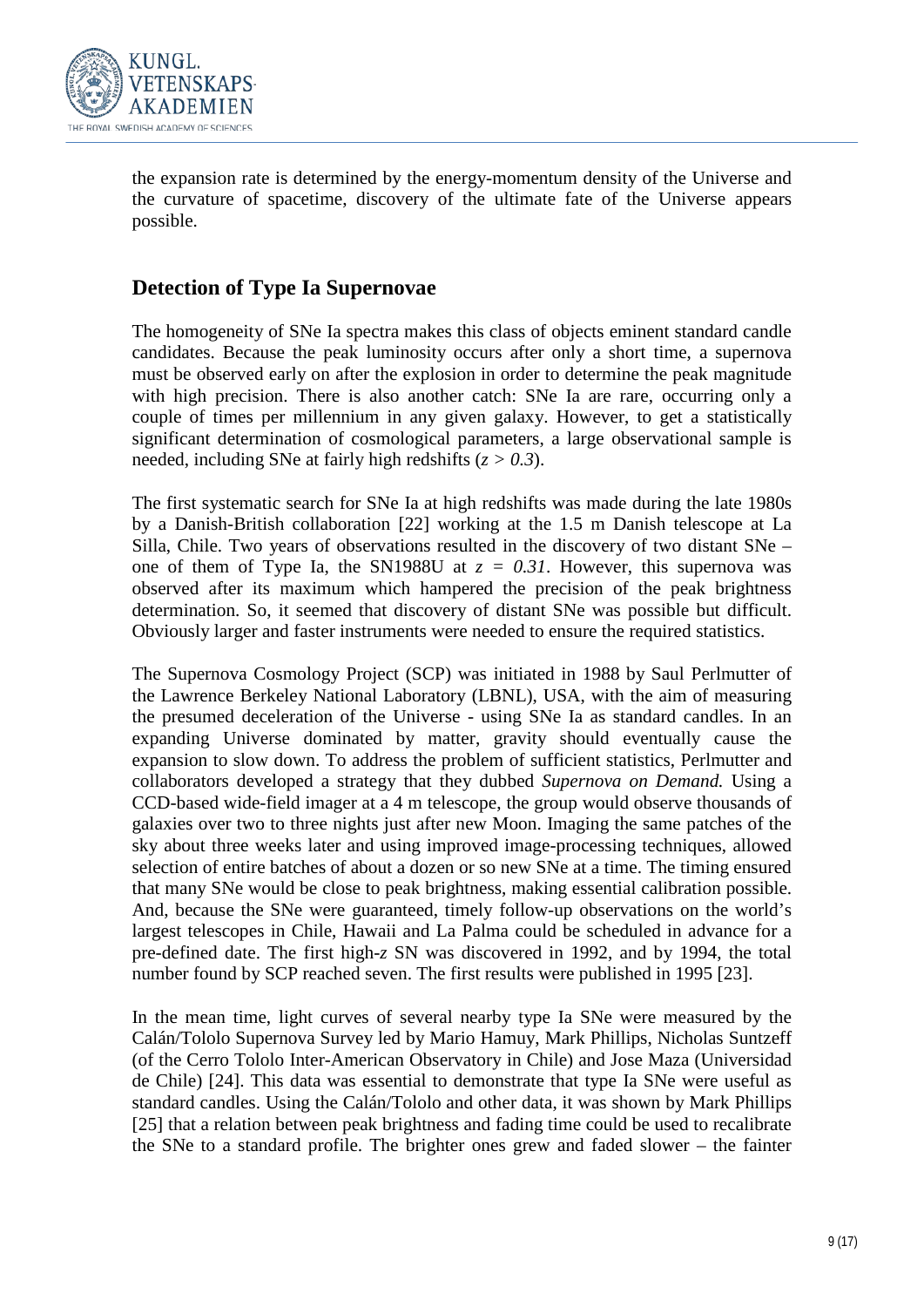

ones faster, and the relation allowed to deduce the peak brightness from the time scale of the light curve. The few "abnormal" occurrences were filtered out.

Prompted by the success of the *Supernova on Demand* strategy and motivated by the importance of the quest for *q0*, Brian Schmidt of the Mount Stromlo Observatory in Australia and Nicholas Suntzeff of the Cerro Tololo Inter-American Observatory in Chile founded, in 1994, a competing collaboration, consisting of supernova experts, backed by the renowned scientist Robert Kirshner – the High-z Supernova Search Team (HZT). Over the following years, the HZT led by Schmidt and the SCP led by Perlmutter independently searched for supernovae, often but not always at the same telescopes. Like SCP, HZT could successfully demonstrate the validity of the chosen strategy, finding batches of SNe at or close to maximum light that then could be followed up by spectroscopic observations (see Fig. 1).



*Figure 1. One of the high redshift supernovae of type Ia for which the HZT collaboration [27] could measure the magnitude, i.e., the luminosity, both before and after the peak luminosity.*

In the beginning of 1998, both groups published scientific papers and gave talks at conferences, cautiously pointing out that their observations seemed consistent with a low matter density Universe.

The two breakthrough papers [27, 28] implying that the expansion of the Universe does not slow down but actually accelerates, were submitted for publication later that year. The HZT article is based on observations of 16 SNe Ia mainly analyzed by Adam Riess, then a postdoctoral researcher at University of California at Berkeley, whereas the SCP paper, with Perlmutter as the driving force, includes 42 Type Ia SNe.

The fact that both groups independently presented similar - albeit extraordinary - results was a crucial aspect for their acceptance within the physics and astronomy community.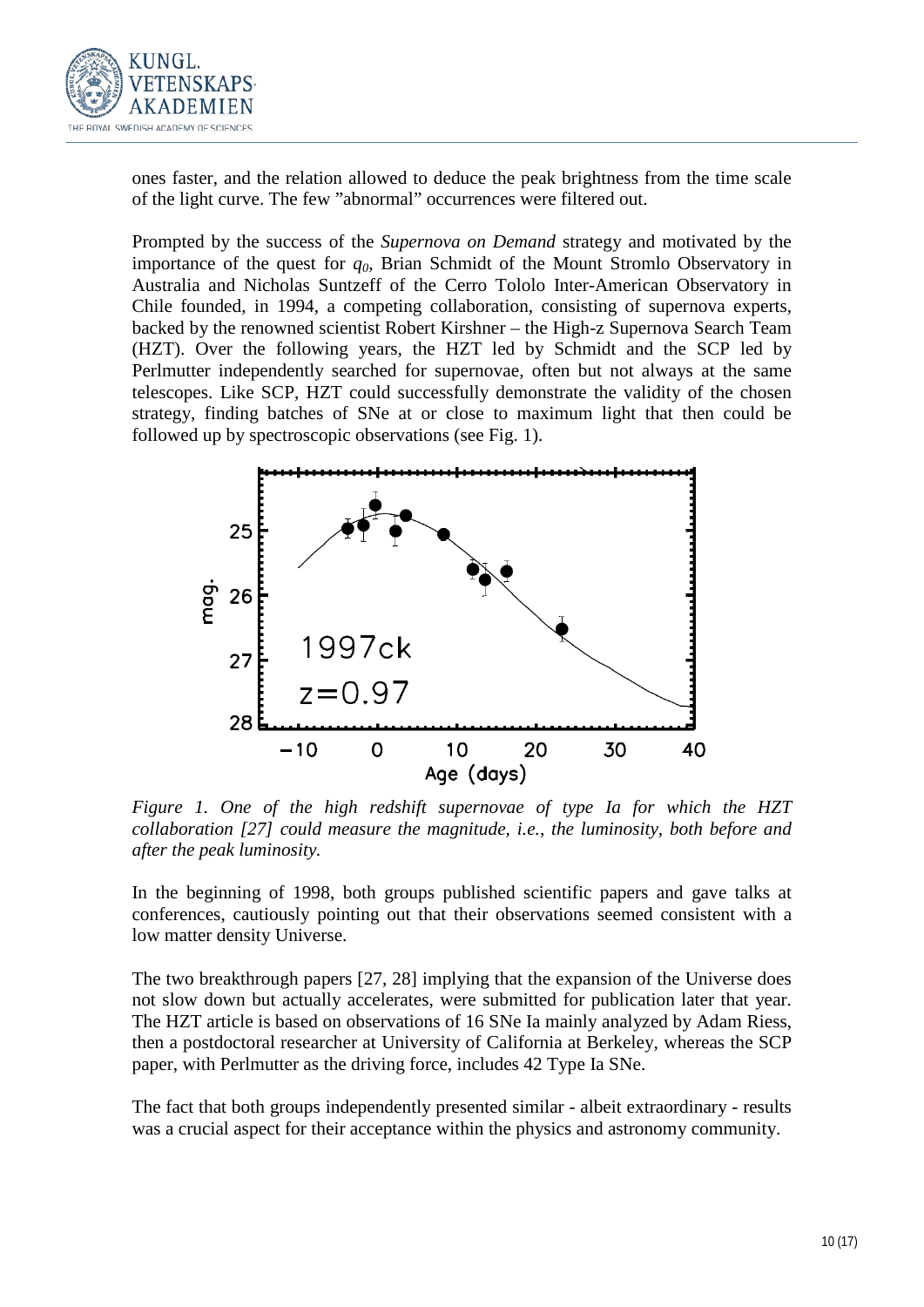

#### **The Observations**

Figure 1 shows the supernova data from [28] plotted in terms of brightness (bolometric magnitude) versus redshift.



*Figure 1: The Hubble diagram for 42 high redshift type Ia supernovae from SCP and 18 low redshift supernovae from the Calan/Tololo Supernova Survey. The solid curves represent a range of cosmological models with*  $\Lambda = 0$  *and*  $\Omega_M = 0$ , 1 *and* 2. The dashed *curves show a range of "flat" models where*  $\Omega_M + \Omega_{\Lambda} = 1$ . Note the linear redshift *scale.*

The larger the magnitude, the fainter is the object. On the redshift scale,  $z = 1$ corresponds to a light travel time of almost 8 billion light years. The data is compared to a number of cosmological scenarios with and without vacuum energy (or cosmological constant). The data at  $z < 0.1$  is from [26]. At redshifts  $z > 0.1$  (i.e., distances greater than about a billion light years), the cosmological predictions start to diverge. Compared to an unrealistic empty Universe ( $\Omega_M = \Omega_{\Lambda} = 0$ ) with a constant expansion rate, the SNe for a given high redshift are observed to be about 10 - 15% fainter. If the Universe were matter dominated ( $\Omega_M = 1$ ), the high-*z* supernovae should have been about 25% brighter than what is actually observed. The conclusion is that the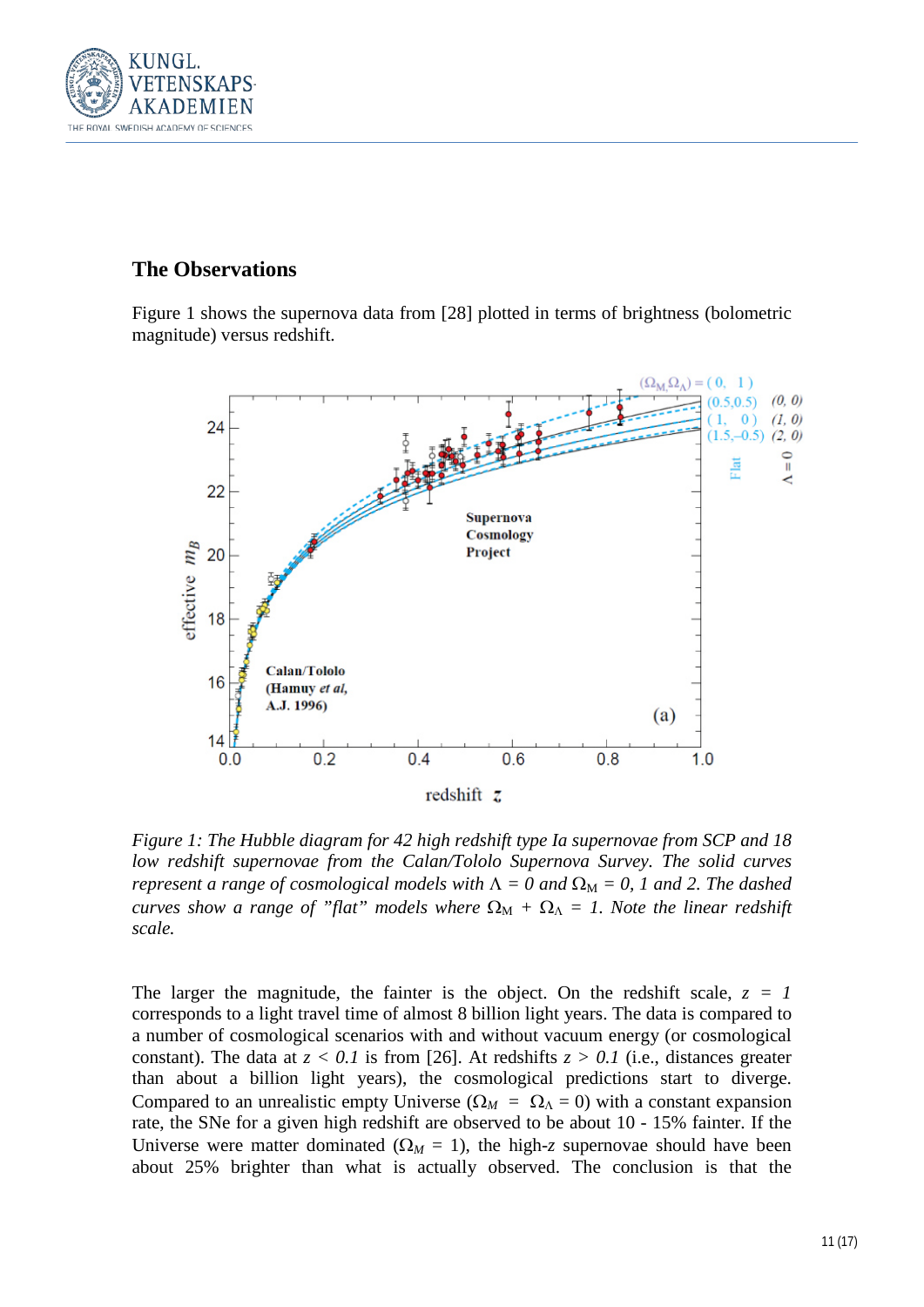

deceleration parameter  $q_0$  is negative, and that the expansion at the present epoch unexpectedly accelerates (see above). The result of the analyses of the two collaborations, showing that  $\Omega_{\Lambda} = 0$  is excluded with high significance, and that the expansion of the Universe accelerates, is shown in Fig. 2.



*Figure 2. The left-hand panel shows the results of fitting the SCP supernova data to cosmological models, with arbitrary*  $\Omega_M$  *and*  $\Omega_{\Lambda}$  [28]. The *right-hand panel shows the corresponding results from HZT [27].*

Could the dimness of the distant supernovae be the effect of intervening dust? Or might the SNe Ia in the early Universe have had different properties from the nearby, recent ones?

Such questions have been extensively addressed by both collaborations, indicating that dust is not a major problem and that the spectral properties of near and distant SNe are very similar. Although not as evident at the time of the discovery, later studies of SNe beyond  $z = 1$  [29], from the time when the Universe was much denser and  $\Omega_M$ dominated, indicate that at that early epoch, gravity did slow down the expansion as predicted by cosmological models. Repulsion only set in when the Universe was about half its present age.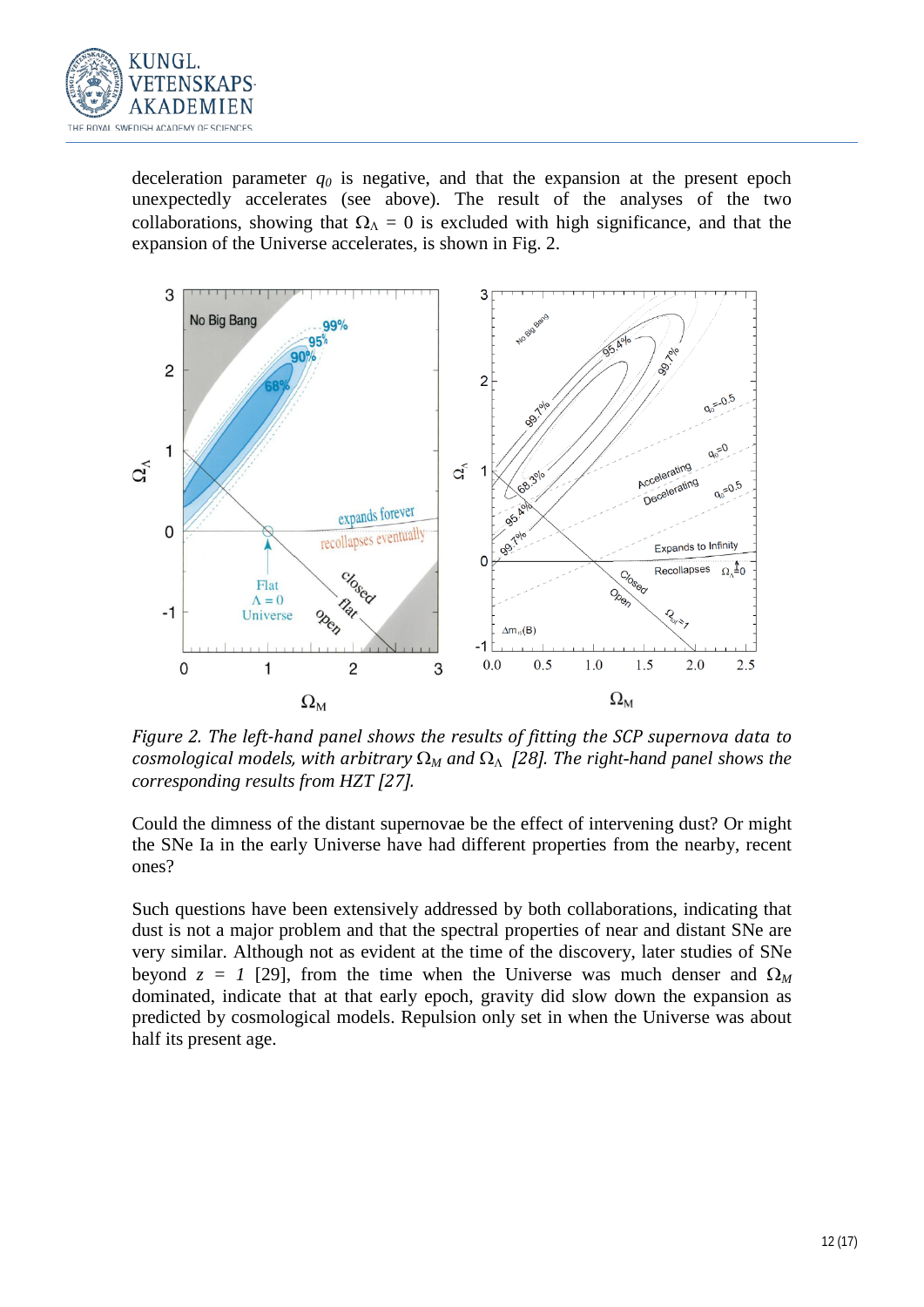



*Figure 3. A summary figure from Review of Particle Properties, [http://rpp.lbl.gov,](http://rpp.lbl.gov/) showing the combination of supernova observations (SNe), the microwave background (CMB) and the spatial correlation between galaxies ("*Baryon Acoustic Oscillations*", BAO).*

The dramatic conclusion that the expansion of the Universe accelerates has been confirmed during the last decade by precision measurements of the CMB and by studies of galaxy clustering, see Fig. 3.

#### **What is Dark Energy?**

The driving force behind the acceleration is unknown, but the current belief is that the cause of the expansion is vacuum energy (in this context called *dark energy*) – as suggested by Lemaître already in 1934 [16]. The SN results emerged at a time when some cosmologists, for many different reasons, argued that the Universe might be vacuum dominated. Others were, however, reluctant to accept such a claim implying a non-zero cosmological constant. The SN observations were the crucial link in support of vacuum dominance, directly testing models with  $\Lambda > 0$ . The currently accepted cosmological standard model – the Concordance Model or the ΛCDM model – includes both a cosmological constant Λ and Cold (i.e. non-relativistic) Dark Matter. The SNe results combined with the CMB data and interpreted in terms of the Concordance Model allow a precise determination of  $\Omega_M$  and  $\Omega_{\Lambda}$  (see Fig. 3).

The predictions of the Concordance Model agree, within the experimental uncertainties, with all the presently available data. None of the alternative models proposed to explain the SN observations, based on inhomogeneities of the Universe at large scales, extra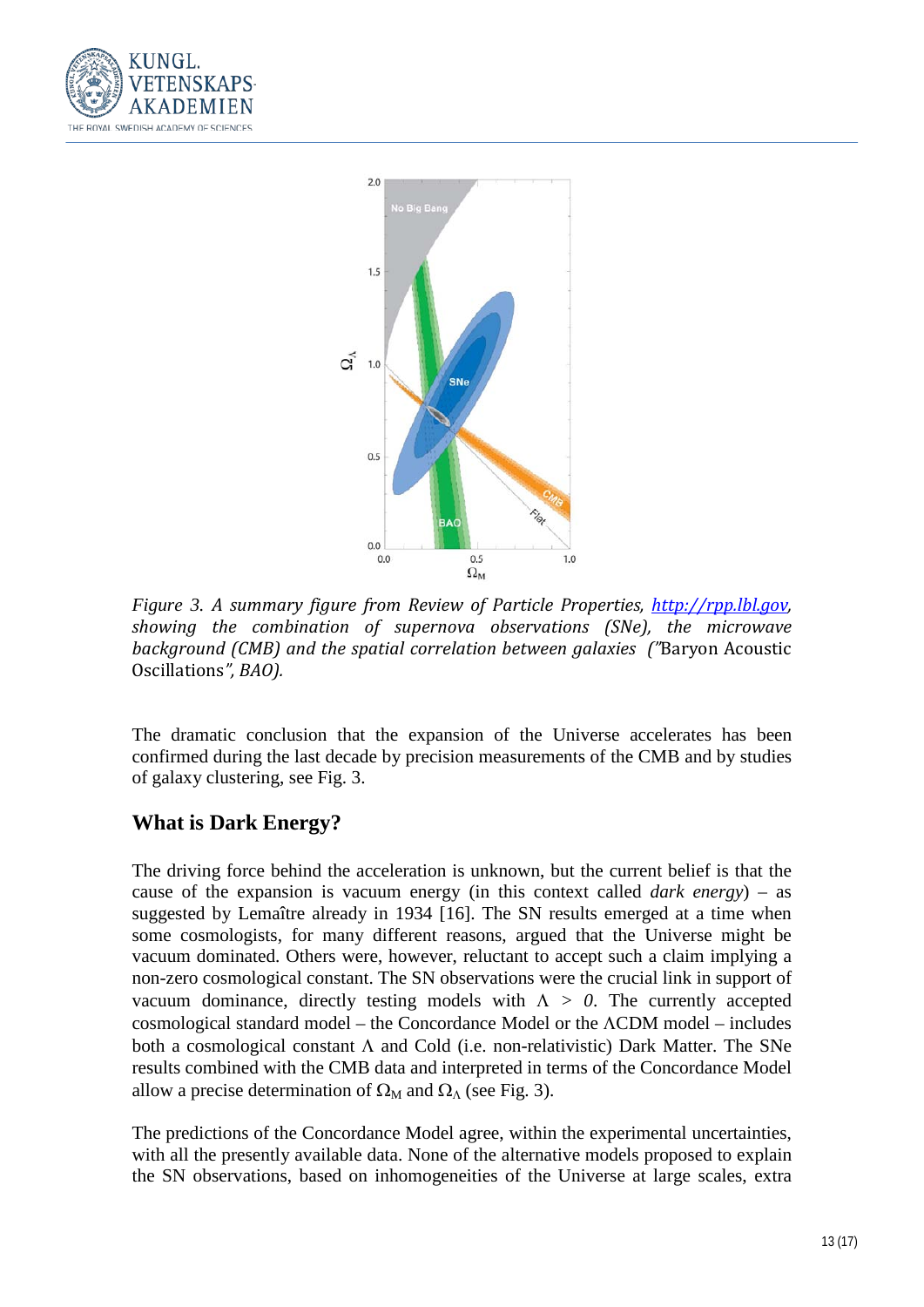

dimensions or modifications of general relativity, seem to convincingly account for all observations.

The very successful Standard Model for Particle Physics, which describes nature at the smallest scales where we can measure, has two inherent sources for vacuum energy, quantum fluctuations and spontaneous symmetry breaking. In relativistic quantum physics the vacuum is not empty but filled with quantum fluctuations, allowed by Heisenberg's uncertainty principle (Nobel Prize in Physics 1932). A naïve estimate of the size of the vacuum energy density, using the gravity constant *G*, Planck's constant  $\mathbb{F}$ and the velocity of light, *c*, would imply a contribution to the energy density  $\rho_{\Lambda}$  of the order of

$$
\rho_{\Lambda} \sim \frac{M_{p}c^{2}}{l_{p}^{3}},
$$

where  $M_P$  is the Planck mass ( $\sim 10^{19} \text{ GeV/c}^2$ ) and  $l_P$  is the Planck length ( $\sim 10^{-33} \text{ cm}$ ), i.e., about  $10^{118}$  GeV/cm<sup>3</sup>. This is to be compared to the present-day critical density of  $\sim$  $0.5 \cdot 10^{-5}$  GeV/cm<sup>3</sup>. Since the energy density of the Universe according to measurements seems very close to critical, the naïve estimate is wrong by 122 orders of magnitude.

Prior to the discovery of the accelerated expansion of the Universe, particle physicists believed, that there must be a symmetry principle forbidding a cosmological constant. There is, however, another mechanism in the Standard Model that generates vacuum energy. In order to explain how the Universe can be so homogeneous with different parts that seemingly cannot have been in causal contact with each other, the idea of an inflationary phase in the early Universe was put forward [30]. It states that at a very early stage, the Universe went through a phase transition, breaking certain symmetries, spontaneously generating a time-dependent, huge vacuum energy density that during a very short time made the Universe expand enormously. A similar effect may still be at work, leading to the vacuum energy that we see today. This so-called *quintessence* may perhaps be detectable, as such a vacuum energy would have a weak time dependence (see [31], and references therein).

Other important but yet unanswered questions are why  $\Omega_{\Lambda}$  has its measured value – and why  $\Omega_{\Lambda}$  and  $\Omega_M$  at the present epoch in the history of the Universe are of the same order of magnitude. At present we have no theoretical understanding of the value of  $\Omega_{\Lambda}$ .

#### **Conclusion**

The study of distant supernovae constitutes a crucial contribution to cosmology. Together with galaxy clustering and the CMB anisotropy measurements, it allows precise determination of cosmological parameters. The observations present us with a challenge, however: What is the source of the dark energy that drives the accelerating expansion of the Universe? Or is our understanding of gravity as described by general relativity insufficient? Or was Einstein's "mistake" of introducing the cosmological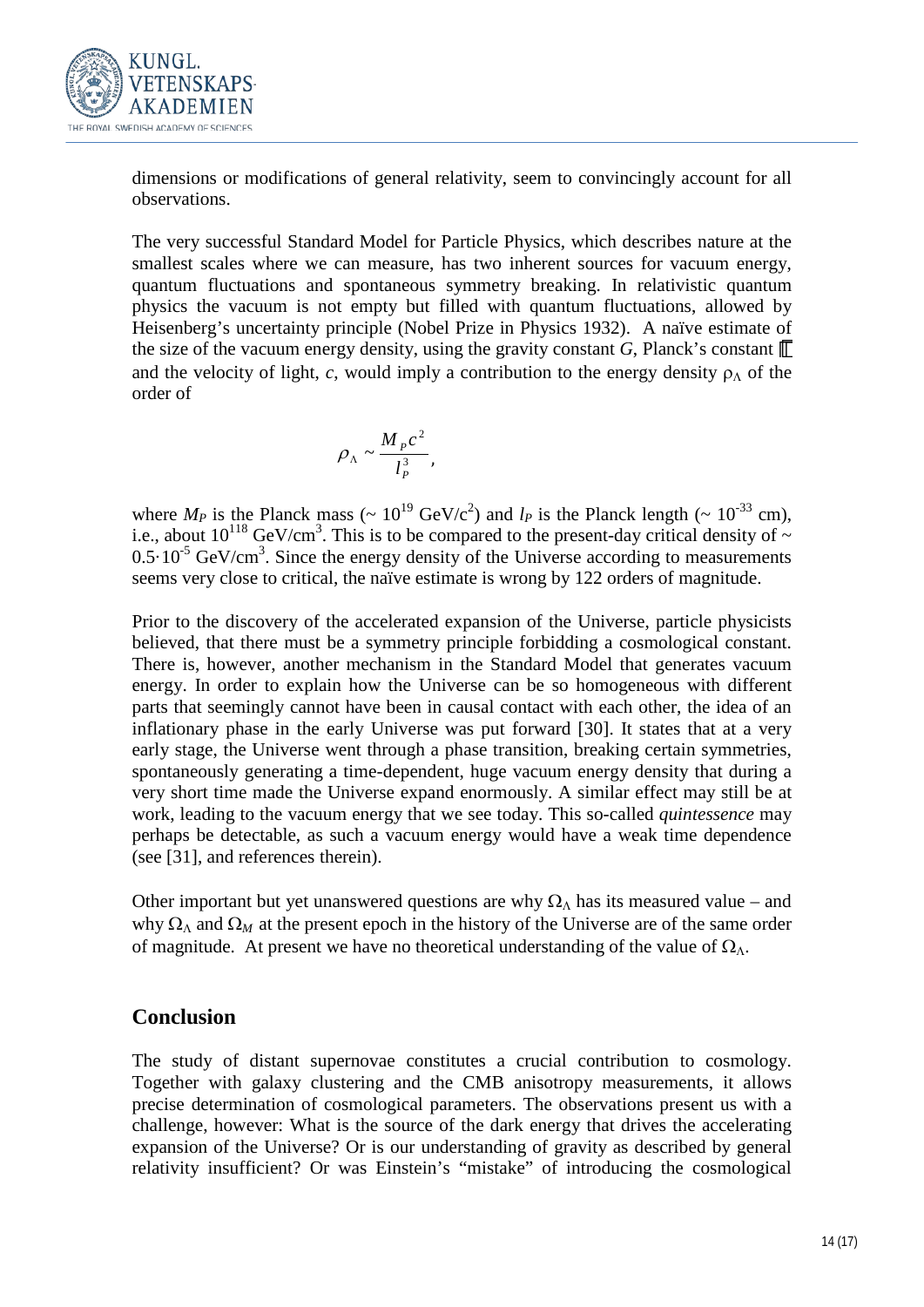

constant one more stroke of his genius? Many new experimental efforts are underway to help shed light on these questions.

# **References**

[1] A. Einstein, "Die Feldgleichungen der Gravitation", Sitzungsber. Preuss. Akad. Wiss. Berlin, **1915**: 844-847, (1915),

[2] K. Schwarzschild, "Über das Gravitationsfeld eines Massenpunktes nach der Einsteinschen Theorie", Sitzungsber. Preuss. Akad. Wiss. Berlin, **1916**: 189-196, (1916),

[3] A. Einstein, "Kosmologische Betrachtungen zur allgemeinen Relativitätstheorie", Sitzungsber. Preuss. Akad. Wiss. Berlin, **1917**: 142-152, (1917),

[4] A. Friedmann, "Über die Krümmung des Raumes", Zeitschrift für Physik, **10**, 377- 386, (1922),

[5] A. Friedmann, "Über die Möglichkeiten einer Welt mit konstanter negativer Krümmung des Raumes", Zeitschrift für Physik, **21**, 326-332, (1924),

[6] G. Lemaître, "Un univers homogène de masse constante et de rayon croissant rendant compte de la vitesse radiale des nébuleuses extra-galactiques", Annales de la Société Scientifique de Bruxelles, **A47**, 49-59, (1927),

[7] V. Slipher, "The radial velocity of the Andromeda nebula", Lowell Observatory Bulletin, **58,** vol II:56-57 (1913),

[8] E.P. Hubble, "Extragalactic nebulae", Astrophys. J., **64**, 321-369, (1926),

[9] E.P. Hubble, "A relation between distance and radial velocity among extra-galactic nebulae", Proc. Nat. Acad. Sci., **15**, 168-173, (1929),

[10] G. Lemaître, "The beginning of the world from the point of view of quantum theory", Nature, **127**, 706, (1931),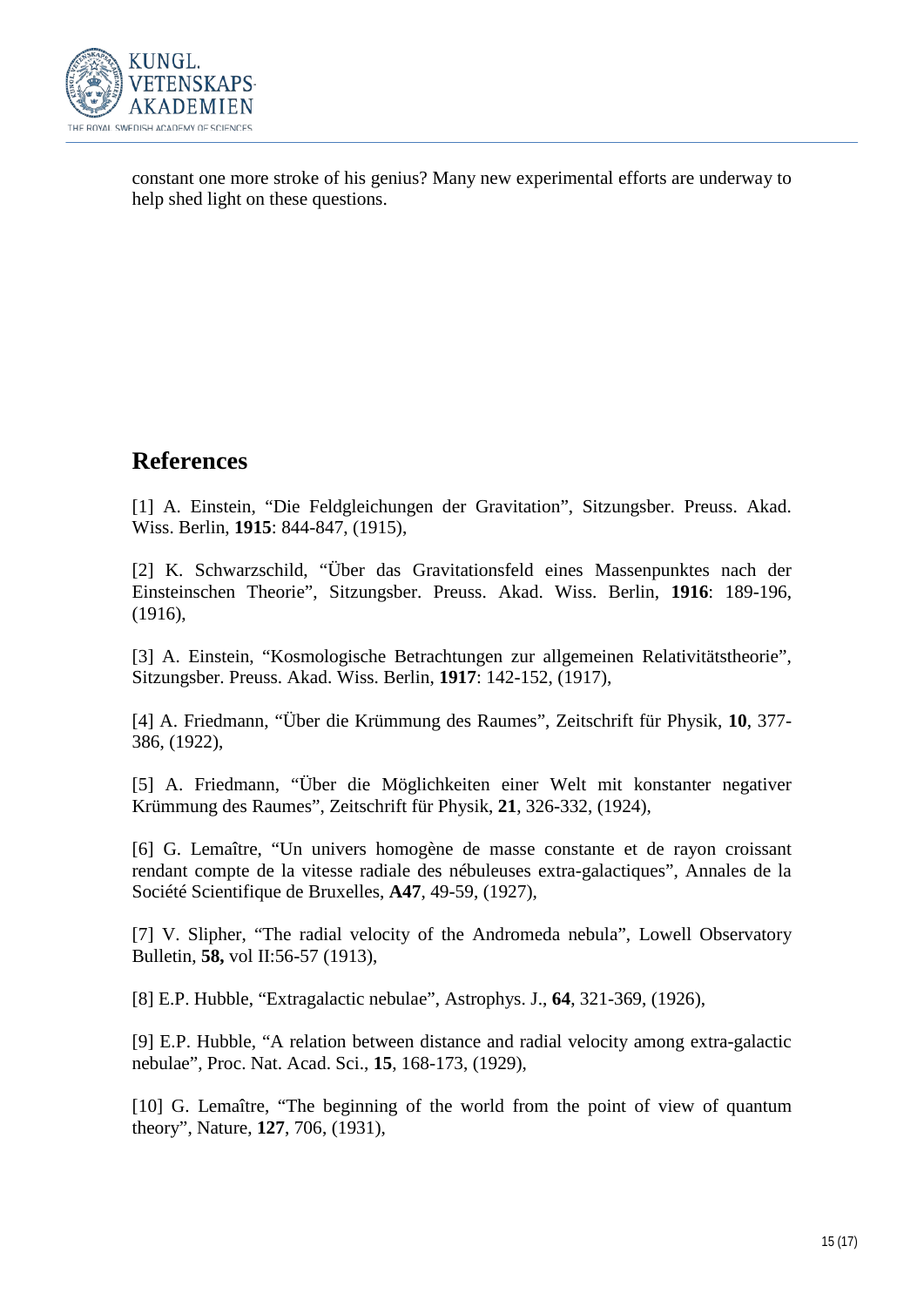

[11] C. Wirtz, "De Sitters Kosmologie unter der Radialbewegung der Spiralnebel", Astr. Nachr., **222**, 21-26, (1924),

[12] K. Lundmark, "The motions and distances of spiral nebulae", MNRAS, **85**, 865- 894, (1925),

[13] H.P. Robertson, "Kinematics and world structure", Astrophys. J., **82**, 284-301, (1935); "Kinematics and world structure II", *ibid*., **83**, 187-201 , (1936), "Kinematics and world structure III", *ibid*., **83**, 257-271 , (1936),

[14] A.G. Walker, "On the Milne's theory of world-structure", Proc. Lond. Math. Soc. (2), **42**, 90-127, (1936),

[15] A.A. Penzias and R.W. Wilson, "A measurement of excess antenna temperature at 4080 Mc/s", Astrophys. J., **142**, 419-421, (1965),

[16] G. Lemaître, "Evolution of the expanding universe", Proc. Nat. Acad. Sci., **20(1)**, 12-17, (1934),

[17] A. Goobar and S. Perlmutter, "Feasibility of measuring the cosmological constant Λ and mass density Ω using type Ia supernovae", Astrophys. J., **450**, 14-18, (1995),

[18] W. Baade, "The absolute photographic magnitude of supernovae", Astrophys. J., **88**, 285-304, (1938),

[19] C.T. Kowal, "Absolute magnitudes of supernovae", Astron. J.,**73**, 1021-1023, (1968),

[20] W.A. Fowler and F. Hoyle, "Nucleosynthesis in supernovae", Astrophys. J., **132**, 565-590, (1960),

[21] D. Branch and G.A. Tammann, "Type Ia supernovae as standard candles", Ann. Rev. Astron. Astrophys., **30**, 359-389, (1992),

[22] H.U. Nørgaard-Nielsen, L. Hansen, H.E. Jørgensen, A.A. Salamanca, R.S. Ellis, W.J. Couch, "The discovery of a type Ia supernova at redshift of 0.31", Nature, **339**, 523-525, (1989),

[23] S. Perlmutter et al., "A Supernova at *z=0.458* and implications for measuring the cosmological deceleration", Astrophys. J., **440**, L41-L44, (1995),

[24] M. Hamuy et al., "The 1990 Calán/Tololo Supernova Search", Astron. J., **106**, 2392-2407, (1993),

[25] M.M. Phillips, "The absolute magnitude of Type Ia supernovae", Astrophys. J., **413**, L105-L108, (1993),